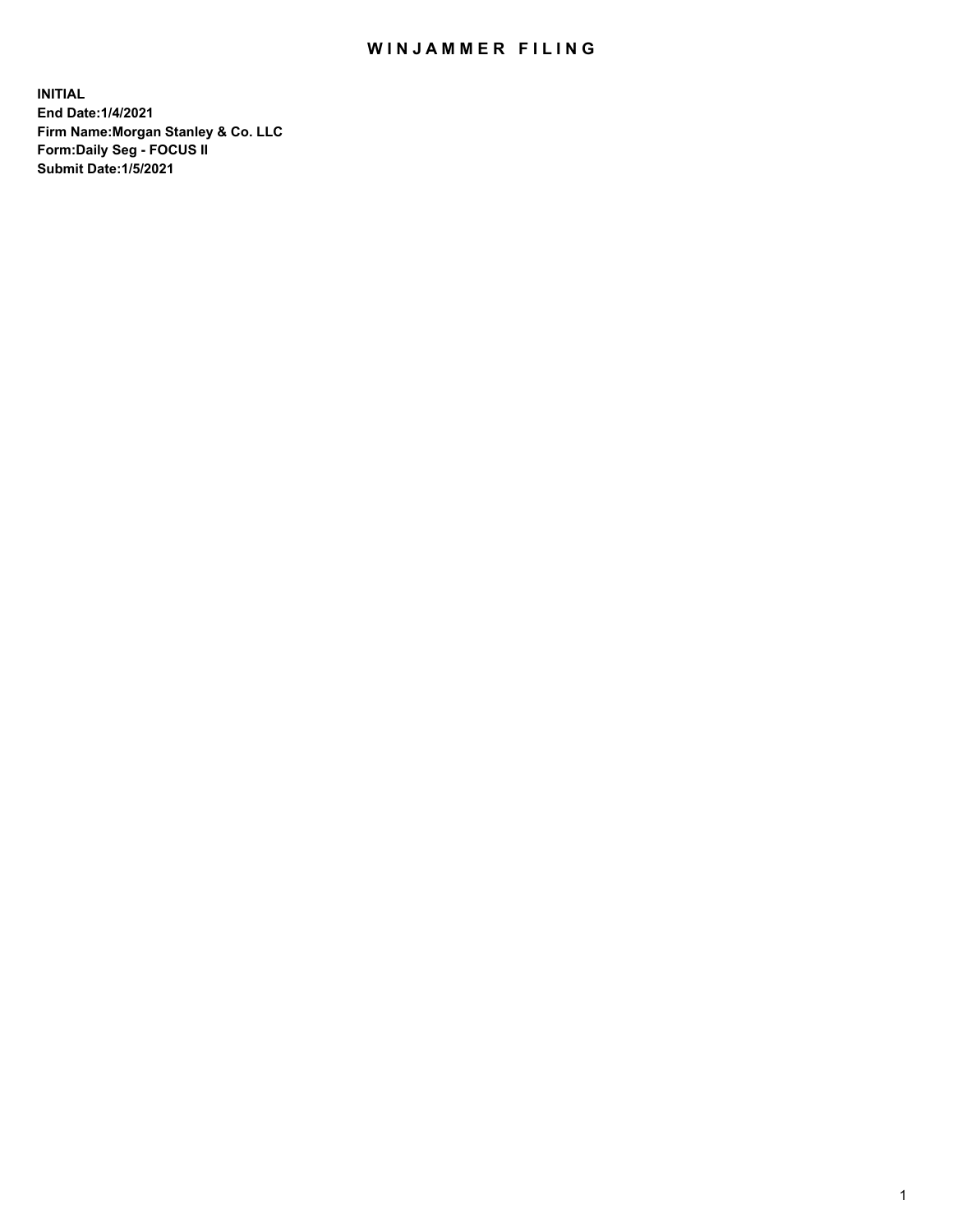**INITIAL End Date:1/4/2021 Firm Name:Morgan Stanley & Co. LLC Form:Daily Seg - FOCUS II Submit Date:1/5/2021 Daily Segregation - Cover Page**

| Name of Company                                                                                                                                                                                                                                                                                                                | <b>Morgan Stanley &amp; Co. LLC</b>                        |
|--------------------------------------------------------------------------------------------------------------------------------------------------------------------------------------------------------------------------------------------------------------------------------------------------------------------------------|------------------------------------------------------------|
| <b>Contact Name</b>                                                                                                                                                                                                                                                                                                            | <b>Ikram Shah</b>                                          |
| <b>Contact Phone Number</b>                                                                                                                                                                                                                                                                                                    | 212-276-0963                                               |
| <b>Contact Email Address</b>                                                                                                                                                                                                                                                                                                   | Ikram.shah@morganstanley.com                               |
| FCM's Customer Segregated Funds Residual Interest Target (choose one):<br>a. Minimum dollar amount: ; or<br>b. Minimum percentage of customer segregated funds required:% ; or<br>c. Dollar amount range between: and; or<br>d. Percentage range of customer segregated funds required between: % and %.                       | 235,000,000<br><u>0</u><br><u>00</u><br>0 <sup>0</sup>     |
| FCM's Customer Secured Amount Funds Residual Interest Target (choose one):<br>a. Minimum dollar amount: ; or<br>b. Minimum percentage of customer secured funds required:%; or<br>c. Dollar amount range between: and; or<br>d. Percentage range of customer secured funds required between: % and %.                          | 140,000,000<br><u>0</u><br><u>00</u><br>0 <sup>0</sup>     |
| FCM's Cleared Swaps Customer Collateral Residual Interest Target (choose one):<br>a. Minimum dollar amount: ; or<br>b. Minimum percentage of cleared swaps customer collateral required:% ; or<br>c. Dollar amount range between: and; or<br>d. Percentage range of cleared swaps customer collateral required between:% and%. | 92,000,000<br><u>0</u><br>0 <sup>0</sup><br>0 <sub>0</sub> |

Attach supporting documents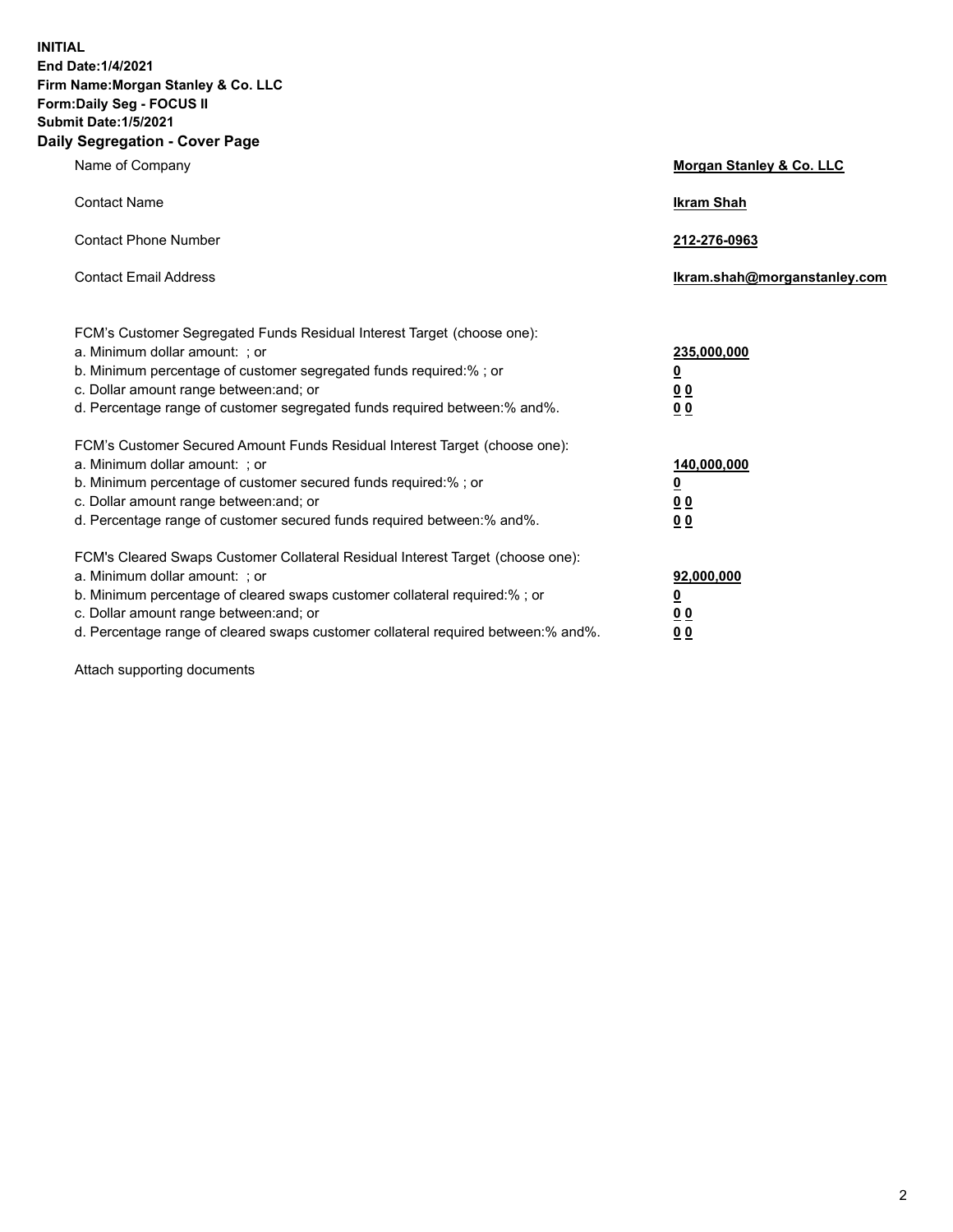|    | <b>INITIAL</b><br>End Date: 1/4/2021<br>Firm Name: Morgan Stanley & Co. LLC<br>Form: Daily Seg - FOCUS II<br><b>Submit Date: 1/5/2021</b><br><b>Daily Segregation - Secured Amounts</b> |                      |
|----|-----------------------------------------------------------------------------------------------------------------------------------------------------------------------------------------|----------------------|
|    | Foreign Futures and Foreign Options Secured Amounts                                                                                                                                     |                      |
|    | Amount required to be set aside pursuant to law, rule or regulation of a foreign                                                                                                        | $0$ [7305]           |
|    | government or a rule of a self-regulatory organization authorized thereunder                                                                                                            |                      |
| 1. | Net ledger balance - Foreign Futures and Foreign Option Trading - All Customers                                                                                                         |                      |
|    | A. Cash                                                                                                                                                                                 | 4,255,22             |
|    | B. Securities (at market)                                                                                                                                                               | 2,289,11             |
| 2. | Net unrealized profit (loss) in open futures contracts traded on a foreign board of trade                                                                                               | 705,294              |
| 3. | Exchange traded options                                                                                                                                                                 |                      |
|    | a. Market value of open option contracts purchased on a foreign board of trade                                                                                                          | 22,676,0             |
| 4. | b. Market value of open contracts granted (sold) on a foreign board of trade<br>Net equity (deficit) (add lines 1.2. and 3.)                                                            | $-21,307,$           |
| 5. | Account liquidating to a deficit and account with a debit balances - gross amount                                                                                                       | 7,251,00<br>34,361,8 |
|    | Less: amount offset by customer owned securities                                                                                                                                        | $-32,590,$           |
|    |                                                                                                                                                                                         | $[7354]$             |
| 6. | Amount required to be set aside as the secured amount - Net Liquidating Equity                                                                                                          | 7,252,77             |
|    | Method (add lines 4 and 5)                                                                                                                                                              |                      |
| 7. | Greater of amount required to be set aside pursuant to foreign jurisdiction (above) or line                                                                                             | 7,252,77             |
|    | 6.                                                                                                                                                                                      |                      |
|    | FUNDS DEPOSITED IN SEPARATE REGULATION 30.7 ACCOUNTS                                                                                                                                    |                      |
| 1. | Cash in banks                                                                                                                                                                           |                      |
|    | A. Banks located in the United States                                                                                                                                                   | 885,822              |
|    | B. Other banks qualified under Regulation 30.7                                                                                                                                          | 683,415              |
|    |                                                                                                                                                                                         | $[7530]$             |
| 2. | <b>Securities</b>                                                                                                                                                                       |                      |
|    | A. In safekeeping with banks located in the United States<br>B. In safekeeping with other banks qualified under Regulation 30.7                                                         | 217,489<br>22,911,8  |
|    |                                                                                                                                                                                         | $[7570]$             |
| 3. | Equities with registered futures commission merchants                                                                                                                                   |                      |
|    | A. Cash                                                                                                                                                                                 | 22,727,9             |
|    | <b>B.</b> Securities                                                                                                                                                                    | $0$ [7590]           |
|    | C. Unrealized gain (loss) on open futures contracts                                                                                                                                     | 772,810              |
|    | D. Value of long option contracts                                                                                                                                                       | 0 [7610]             |
|    | E. Value of short option contracts                                                                                                                                                      | $0$ [7615]           |
| 4. | Amounts held by clearing organizations of foreign boards of trade                                                                                                                       |                      |
|    | A. Cash                                                                                                                                                                                 | $0$ [7640]           |
|    | <b>B.</b> Securities                                                                                                                                                                    | $0$ [7650]           |
|    | C. Amount due to (from) clearing organization - daily variation                                                                                                                         | $0$ [7660]           |
|    | D. Value of long option contracts                                                                                                                                                       | $0$ [7670]           |
|    | E. Value of short option contracts                                                                                                                                                      | $0$ [7675]           |
| 5. | Amounts held by members of foreign boards of trade<br>A. Cash                                                                                                                           |                      |
|    | <b>B.</b> Securities                                                                                                                                                                    | 2,880,70<br>2,048,71 |
|    | C. Unrealized gain (loss) on open futures contracts                                                                                                                                     | 704,521              |
|    | D. Value of long option contracts                                                                                                                                                       | 22,676,0             |
|    | E. Value of short option contracts                                                                                                                                                      | $-21,307,$           |
|    |                                                                                                                                                                                         | $[7740]$             |
| 6. | Amounts with other depositories designated by a foreign board of trade                                                                                                                  | $0$ [7760]           |
| 7. | Segregated funds on hand                                                                                                                                                                | $0$ [7765]           |

- 8. Total funds in separate section 30.7 accounts **7,468,454,677** [7770]
- 9. Excess (deficiency) Set Aside for Secured Amount (subtract line 7 Secured Statement Page 1 from Line 8)
- 10. Management Target Amount for Excess funds in separate section 30.7 accounts **140,000,000** [7780]
- 11. Excess (deficiency) funds in separate 30.7 accounts over (under) Management Target **75,682,827** [7785]

 A. Cash **4,255,220,282** [7315] **89,116,710** [7317] 294,804 [7325]

a. Market **676,041** [7335] **307,151** [7337] 51,000,686 [7345] **361,814** [7351] Less: amount offset by customer owned securities **-32,590,650** [7352] **1,771,164** 54] **7,252,771,850** [7355]

**7,252,771,850** [7360]

A. 822,718 [7500] B. Other banks qualified under Regulation 30.7 **683,415,087** [7520] **1,569,237,805** [7530]

**A89,927** [7540] B. In safekeeping with other banks qualified under Regulation 30.7 **22,911,858** [7560] **240,401,785** [7570]

 A. Cash **22,727,987** [7580] 0. <mark>810</mark> [7600] E. Value of short option contracts **0** [7615] **23,500,797** [7620]

E. Value of short option contracts **0** [7675] **0** [7680]

 A. Cash **2,880,708,481** [7700] B. Securities **2,048,714,925** [7710] C. 521,994 [7720] **676,041** [7730] E. Value of short option contracts **-21,307,151** [7735] **5,635,314,290** 40] **215,682,827** [7380]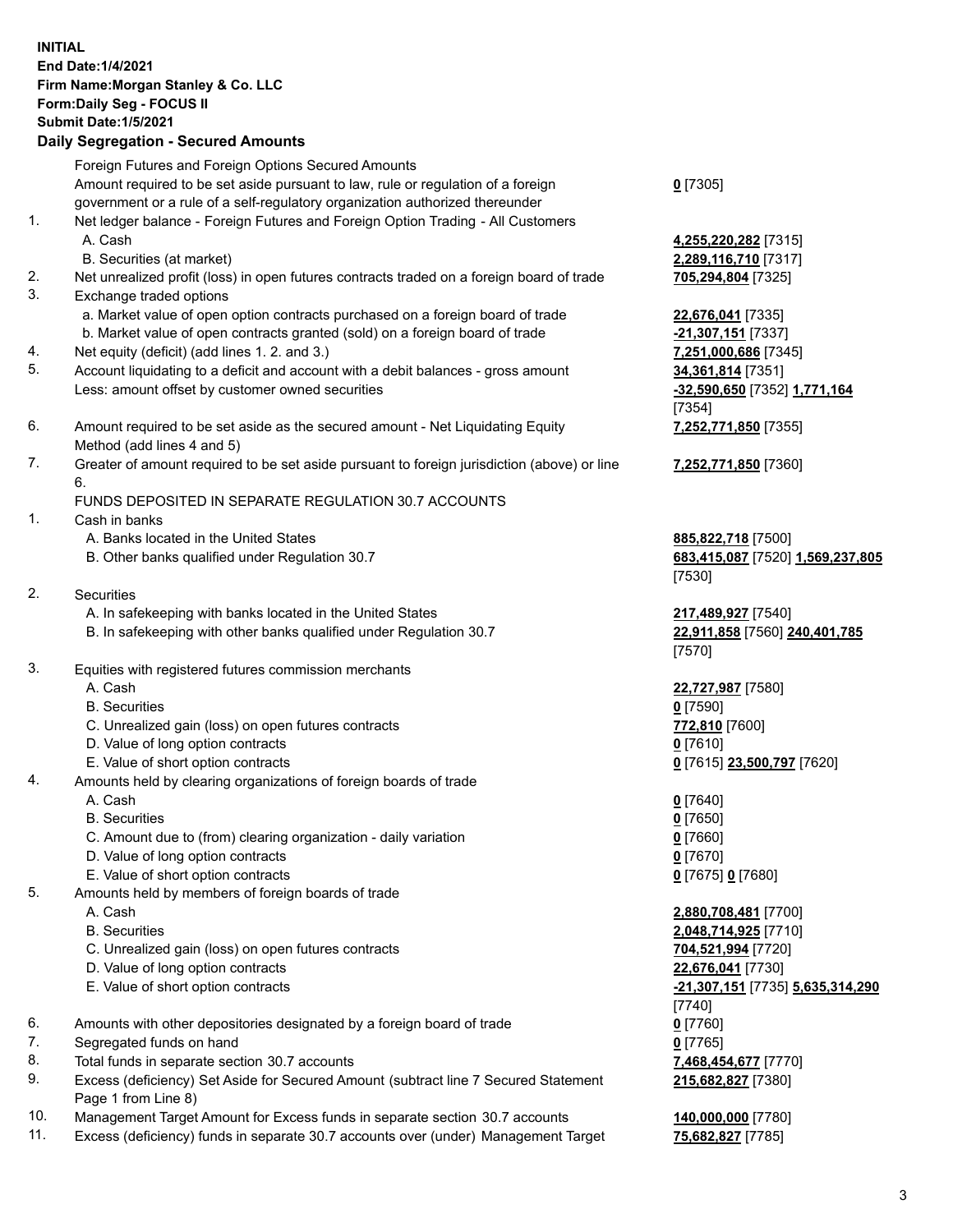| SEGREGATION REQUIREMENTS(Section 4d(2) of the CEAct)<br>1.<br>Net ledger balance<br>A. Cash<br>14,832,340,735 [7010]<br>B. Securities (at market)<br>8,159,513,768 [7020]<br>2.<br>Net unrealized profit (loss) in open futures contracts traded on a contract market<br>2,655,343,887 [7030]<br>3.<br>Exchange traded options<br>A. Add market value of open option contracts purchased on a contract market<br>489,365,098 [7032]<br>B. Deduct market value of open option contracts granted (sold) on a contract market<br>408,720,839 [7033]<br>Net equity (deficit) (add lines 1, 2 and 3)<br>4.<br>25,727,842,649 [7040]<br>5.<br>Accounts liquidating to a deficit and accounts with<br>debit balances - gross amount<br>277,726,759 [7045]<br>Less: amount offset by customer securities<br>-276,289,601 [7047] 1,437,158<br>[7050]<br>6.<br>Amount required to be segregated (add lines 4 and 5)<br>25,729,279,807 [7060]<br>FUNDS IN SEGREGATED ACCOUNTS<br>7.<br>Deposited in segregated funds bank accounts<br>A. Cash<br>4,777,746,998 [7070]<br>B. Securities representing investments of customers' funds (at market)<br>$0$ [7080]<br>C. Securities held for particular customers or option customers in lieu of cash (at<br>918,111,980 [7090]<br>market)<br>8.<br>Margins on deposit with derivatives clearing organizations of contract markets<br>A. Cash<br>13,085,826,751 [7100]<br>B. Securities representing investments of customers' funds (at market)<br>$0$ [7110]<br>C. Securities held for particular customers or option customers in lieu of cash (at<br>7,241,401,788 [7120]<br>market)<br>9.<br>Net settlement from (to) derivatives clearing organizations of contract markets<br>3,819,453 [7130]<br>10.<br>Exchange traded options<br>A. Value of open long option contracts<br>489,365,098 [7132]<br>B. Value of open short option contracts<br>408,720,839 [7133]<br>11.<br>Net equities with other FCMs<br>A. Net liquidating equity<br>8,187,414 [7140]<br>B. Securities representing investments of customers' funds (at market)<br>$0$ [7160]<br>C. Securities held for particular customers or option customers in lieu of cash (at<br>$0$ [7170]<br>market)<br>12.<br>Segregated funds on hand<br>$0$ [7150]<br>13.<br>Total amount in segregation (add lines 7 through 12)<br>26,115,738,643 [7180]<br>14.<br>Excess (deficiency) funds in segregation (subtract line 6 from line 13)<br>386,458,836 [7190] | <b>INITIAL</b> | <b>End Date:1/4/2021</b><br>Firm Name: Morgan Stanley & Co. LLC<br>Form: Daily Seg - FOCUS II<br><b>Submit Date: 1/5/2021</b><br>Daily Segregation - Segregation Statement |  |
|-----------------------------------------------------------------------------------------------------------------------------------------------------------------------------------------------------------------------------------------------------------------------------------------------------------------------------------------------------------------------------------------------------------------------------------------------------------------------------------------------------------------------------------------------------------------------------------------------------------------------------------------------------------------------------------------------------------------------------------------------------------------------------------------------------------------------------------------------------------------------------------------------------------------------------------------------------------------------------------------------------------------------------------------------------------------------------------------------------------------------------------------------------------------------------------------------------------------------------------------------------------------------------------------------------------------------------------------------------------------------------------------------------------------------------------------------------------------------------------------------------------------------------------------------------------------------------------------------------------------------------------------------------------------------------------------------------------------------------------------------------------------------------------------------------------------------------------------------------------------------------------------------------------------------------------------------------------------------------------------------------------------------------------------------------------------------------------------------------------------------------------------------------------------------------------------------------------------------------------------------------------------------------------------------------------------------------------------------------------------------------------------------------------------------------------------------------------|----------------|----------------------------------------------------------------------------------------------------------------------------------------------------------------------------|--|
|                                                                                                                                                                                                                                                                                                                                                                                                                                                                                                                                                                                                                                                                                                                                                                                                                                                                                                                                                                                                                                                                                                                                                                                                                                                                                                                                                                                                                                                                                                                                                                                                                                                                                                                                                                                                                                                                                                                                                                                                                                                                                                                                                                                                                                                                                                                                                                                                                                                           |                |                                                                                                                                                                            |  |
|                                                                                                                                                                                                                                                                                                                                                                                                                                                                                                                                                                                                                                                                                                                                                                                                                                                                                                                                                                                                                                                                                                                                                                                                                                                                                                                                                                                                                                                                                                                                                                                                                                                                                                                                                                                                                                                                                                                                                                                                                                                                                                                                                                                                                                                                                                                                                                                                                                                           |                |                                                                                                                                                                            |  |
|                                                                                                                                                                                                                                                                                                                                                                                                                                                                                                                                                                                                                                                                                                                                                                                                                                                                                                                                                                                                                                                                                                                                                                                                                                                                                                                                                                                                                                                                                                                                                                                                                                                                                                                                                                                                                                                                                                                                                                                                                                                                                                                                                                                                                                                                                                                                                                                                                                                           |                |                                                                                                                                                                            |  |
|                                                                                                                                                                                                                                                                                                                                                                                                                                                                                                                                                                                                                                                                                                                                                                                                                                                                                                                                                                                                                                                                                                                                                                                                                                                                                                                                                                                                                                                                                                                                                                                                                                                                                                                                                                                                                                                                                                                                                                                                                                                                                                                                                                                                                                                                                                                                                                                                                                                           |                |                                                                                                                                                                            |  |
|                                                                                                                                                                                                                                                                                                                                                                                                                                                                                                                                                                                                                                                                                                                                                                                                                                                                                                                                                                                                                                                                                                                                                                                                                                                                                                                                                                                                                                                                                                                                                                                                                                                                                                                                                                                                                                                                                                                                                                                                                                                                                                                                                                                                                                                                                                                                                                                                                                                           |                |                                                                                                                                                                            |  |
|                                                                                                                                                                                                                                                                                                                                                                                                                                                                                                                                                                                                                                                                                                                                                                                                                                                                                                                                                                                                                                                                                                                                                                                                                                                                                                                                                                                                                                                                                                                                                                                                                                                                                                                                                                                                                                                                                                                                                                                                                                                                                                                                                                                                                                                                                                                                                                                                                                                           |                |                                                                                                                                                                            |  |
|                                                                                                                                                                                                                                                                                                                                                                                                                                                                                                                                                                                                                                                                                                                                                                                                                                                                                                                                                                                                                                                                                                                                                                                                                                                                                                                                                                                                                                                                                                                                                                                                                                                                                                                                                                                                                                                                                                                                                                                                                                                                                                                                                                                                                                                                                                                                                                                                                                                           |                |                                                                                                                                                                            |  |
|                                                                                                                                                                                                                                                                                                                                                                                                                                                                                                                                                                                                                                                                                                                                                                                                                                                                                                                                                                                                                                                                                                                                                                                                                                                                                                                                                                                                                                                                                                                                                                                                                                                                                                                                                                                                                                                                                                                                                                                                                                                                                                                                                                                                                                                                                                                                                                                                                                                           |                |                                                                                                                                                                            |  |
|                                                                                                                                                                                                                                                                                                                                                                                                                                                                                                                                                                                                                                                                                                                                                                                                                                                                                                                                                                                                                                                                                                                                                                                                                                                                                                                                                                                                                                                                                                                                                                                                                                                                                                                                                                                                                                                                                                                                                                                                                                                                                                                                                                                                                                                                                                                                                                                                                                                           |                |                                                                                                                                                                            |  |
|                                                                                                                                                                                                                                                                                                                                                                                                                                                                                                                                                                                                                                                                                                                                                                                                                                                                                                                                                                                                                                                                                                                                                                                                                                                                                                                                                                                                                                                                                                                                                                                                                                                                                                                                                                                                                                                                                                                                                                                                                                                                                                                                                                                                                                                                                                                                                                                                                                                           |                |                                                                                                                                                                            |  |
|                                                                                                                                                                                                                                                                                                                                                                                                                                                                                                                                                                                                                                                                                                                                                                                                                                                                                                                                                                                                                                                                                                                                                                                                                                                                                                                                                                                                                                                                                                                                                                                                                                                                                                                                                                                                                                                                                                                                                                                                                                                                                                                                                                                                                                                                                                                                                                                                                                                           |                |                                                                                                                                                                            |  |
|                                                                                                                                                                                                                                                                                                                                                                                                                                                                                                                                                                                                                                                                                                                                                                                                                                                                                                                                                                                                                                                                                                                                                                                                                                                                                                                                                                                                                                                                                                                                                                                                                                                                                                                                                                                                                                                                                                                                                                                                                                                                                                                                                                                                                                                                                                                                                                                                                                                           |                |                                                                                                                                                                            |  |
|                                                                                                                                                                                                                                                                                                                                                                                                                                                                                                                                                                                                                                                                                                                                                                                                                                                                                                                                                                                                                                                                                                                                                                                                                                                                                                                                                                                                                                                                                                                                                                                                                                                                                                                                                                                                                                                                                                                                                                                                                                                                                                                                                                                                                                                                                                                                                                                                                                                           |                |                                                                                                                                                                            |  |
|                                                                                                                                                                                                                                                                                                                                                                                                                                                                                                                                                                                                                                                                                                                                                                                                                                                                                                                                                                                                                                                                                                                                                                                                                                                                                                                                                                                                                                                                                                                                                                                                                                                                                                                                                                                                                                                                                                                                                                                                                                                                                                                                                                                                                                                                                                                                                                                                                                                           |                |                                                                                                                                                                            |  |
|                                                                                                                                                                                                                                                                                                                                                                                                                                                                                                                                                                                                                                                                                                                                                                                                                                                                                                                                                                                                                                                                                                                                                                                                                                                                                                                                                                                                                                                                                                                                                                                                                                                                                                                                                                                                                                                                                                                                                                                                                                                                                                                                                                                                                                                                                                                                                                                                                                                           |                |                                                                                                                                                                            |  |
|                                                                                                                                                                                                                                                                                                                                                                                                                                                                                                                                                                                                                                                                                                                                                                                                                                                                                                                                                                                                                                                                                                                                                                                                                                                                                                                                                                                                                                                                                                                                                                                                                                                                                                                                                                                                                                                                                                                                                                                                                                                                                                                                                                                                                                                                                                                                                                                                                                                           |                |                                                                                                                                                                            |  |
|                                                                                                                                                                                                                                                                                                                                                                                                                                                                                                                                                                                                                                                                                                                                                                                                                                                                                                                                                                                                                                                                                                                                                                                                                                                                                                                                                                                                                                                                                                                                                                                                                                                                                                                                                                                                                                                                                                                                                                                                                                                                                                                                                                                                                                                                                                                                                                                                                                                           |                |                                                                                                                                                                            |  |
|                                                                                                                                                                                                                                                                                                                                                                                                                                                                                                                                                                                                                                                                                                                                                                                                                                                                                                                                                                                                                                                                                                                                                                                                                                                                                                                                                                                                                                                                                                                                                                                                                                                                                                                                                                                                                                                                                                                                                                                                                                                                                                                                                                                                                                                                                                                                                                                                                                                           |                |                                                                                                                                                                            |  |
|                                                                                                                                                                                                                                                                                                                                                                                                                                                                                                                                                                                                                                                                                                                                                                                                                                                                                                                                                                                                                                                                                                                                                                                                                                                                                                                                                                                                                                                                                                                                                                                                                                                                                                                                                                                                                                                                                                                                                                                                                                                                                                                                                                                                                                                                                                                                                                                                                                                           |                |                                                                                                                                                                            |  |
|                                                                                                                                                                                                                                                                                                                                                                                                                                                                                                                                                                                                                                                                                                                                                                                                                                                                                                                                                                                                                                                                                                                                                                                                                                                                                                                                                                                                                                                                                                                                                                                                                                                                                                                                                                                                                                                                                                                                                                                                                                                                                                                                                                                                                                                                                                                                                                                                                                                           |                |                                                                                                                                                                            |  |
|                                                                                                                                                                                                                                                                                                                                                                                                                                                                                                                                                                                                                                                                                                                                                                                                                                                                                                                                                                                                                                                                                                                                                                                                                                                                                                                                                                                                                                                                                                                                                                                                                                                                                                                                                                                                                                                                                                                                                                                                                                                                                                                                                                                                                                                                                                                                                                                                                                                           |                |                                                                                                                                                                            |  |
|                                                                                                                                                                                                                                                                                                                                                                                                                                                                                                                                                                                                                                                                                                                                                                                                                                                                                                                                                                                                                                                                                                                                                                                                                                                                                                                                                                                                                                                                                                                                                                                                                                                                                                                                                                                                                                                                                                                                                                                                                                                                                                                                                                                                                                                                                                                                                                                                                                                           |                |                                                                                                                                                                            |  |
|                                                                                                                                                                                                                                                                                                                                                                                                                                                                                                                                                                                                                                                                                                                                                                                                                                                                                                                                                                                                                                                                                                                                                                                                                                                                                                                                                                                                                                                                                                                                                                                                                                                                                                                                                                                                                                                                                                                                                                                                                                                                                                                                                                                                                                                                                                                                                                                                                                                           |                |                                                                                                                                                                            |  |
|                                                                                                                                                                                                                                                                                                                                                                                                                                                                                                                                                                                                                                                                                                                                                                                                                                                                                                                                                                                                                                                                                                                                                                                                                                                                                                                                                                                                                                                                                                                                                                                                                                                                                                                                                                                                                                                                                                                                                                                                                                                                                                                                                                                                                                                                                                                                                                                                                                                           |                |                                                                                                                                                                            |  |
|                                                                                                                                                                                                                                                                                                                                                                                                                                                                                                                                                                                                                                                                                                                                                                                                                                                                                                                                                                                                                                                                                                                                                                                                                                                                                                                                                                                                                                                                                                                                                                                                                                                                                                                                                                                                                                                                                                                                                                                                                                                                                                                                                                                                                                                                                                                                                                                                                                                           |                |                                                                                                                                                                            |  |
|                                                                                                                                                                                                                                                                                                                                                                                                                                                                                                                                                                                                                                                                                                                                                                                                                                                                                                                                                                                                                                                                                                                                                                                                                                                                                                                                                                                                                                                                                                                                                                                                                                                                                                                                                                                                                                                                                                                                                                                                                                                                                                                                                                                                                                                                                                                                                                                                                                                           |                |                                                                                                                                                                            |  |
|                                                                                                                                                                                                                                                                                                                                                                                                                                                                                                                                                                                                                                                                                                                                                                                                                                                                                                                                                                                                                                                                                                                                                                                                                                                                                                                                                                                                                                                                                                                                                                                                                                                                                                                                                                                                                                                                                                                                                                                                                                                                                                                                                                                                                                                                                                                                                                                                                                                           |                |                                                                                                                                                                            |  |
|                                                                                                                                                                                                                                                                                                                                                                                                                                                                                                                                                                                                                                                                                                                                                                                                                                                                                                                                                                                                                                                                                                                                                                                                                                                                                                                                                                                                                                                                                                                                                                                                                                                                                                                                                                                                                                                                                                                                                                                                                                                                                                                                                                                                                                                                                                                                                                                                                                                           |                |                                                                                                                                                                            |  |
|                                                                                                                                                                                                                                                                                                                                                                                                                                                                                                                                                                                                                                                                                                                                                                                                                                                                                                                                                                                                                                                                                                                                                                                                                                                                                                                                                                                                                                                                                                                                                                                                                                                                                                                                                                                                                                                                                                                                                                                                                                                                                                                                                                                                                                                                                                                                                                                                                                                           |                |                                                                                                                                                                            |  |
|                                                                                                                                                                                                                                                                                                                                                                                                                                                                                                                                                                                                                                                                                                                                                                                                                                                                                                                                                                                                                                                                                                                                                                                                                                                                                                                                                                                                                                                                                                                                                                                                                                                                                                                                                                                                                                                                                                                                                                                                                                                                                                                                                                                                                                                                                                                                                                                                                                                           |                |                                                                                                                                                                            |  |
|                                                                                                                                                                                                                                                                                                                                                                                                                                                                                                                                                                                                                                                                                                                                                                                                                                                                                                                                                                                                                                                                                                                                                                                                                                                                                                                                                                                                                                                                                                                                                                                                                                                                                                                                                                                                                                                                                                                                                                                                                                                                                                                                                                                                                                                                                                                                                                                                                                                           |                |                                                                                                                                                                            |  |
|                                                                                                                                                                                                                                                                                                                                                                                                                                                                                                                                                                                                                                                                                                                                                                                                                                                                                                                                                                                                                                                                                                                                                                                                                                                                                                                                                                                                                                                                                                                                                                                                                                                                                                                                                                                                                                                                                                                                                                                                                                                                                                                                                                                                                                                                                                                                                                                                                                                           |                |                                                                                                                                                                            |  |
|                                                                                                                                                                                                                                                                                                                                                                                                                                                                                                                                                                                                                                                                                                                                                                                                                                                                                                                                                                                                                                                                                                                                                                                                                                                                                                                                                                                                                                                                                                                                                                                                                                                                                                                                                                                                                                                                                                                                                                                                                                                                                                                                                                                                                                                                                                                                                                                                                                                           |                |                                                                                                                                                                            |  |
|                                                                                                                                                                                                                                                                                                                                                                                                                                                                                                                                                                                                                                                                                                                                                                                                                                                                                                                                                                                                                                                                                                                                                                                                                                                                                                                                                                                                                                                                                                                                                                                                                                                                                                                                                                                                                                                                                                                                                                                                                                                                                                                                                                                                                                                                                                                                                                                                                                                           |                |                                                                                                                                                                            |  |

- 
- 15. Management Target Amount for Excess funds in segregation<br>16. Excess (deficiency) funds in segregation over (under) Management Target Amount 151,458,836 [7198] Excess (deficiency) funds in segregation over (under) Management Target Amount Excess

**151,458,836** [7198]